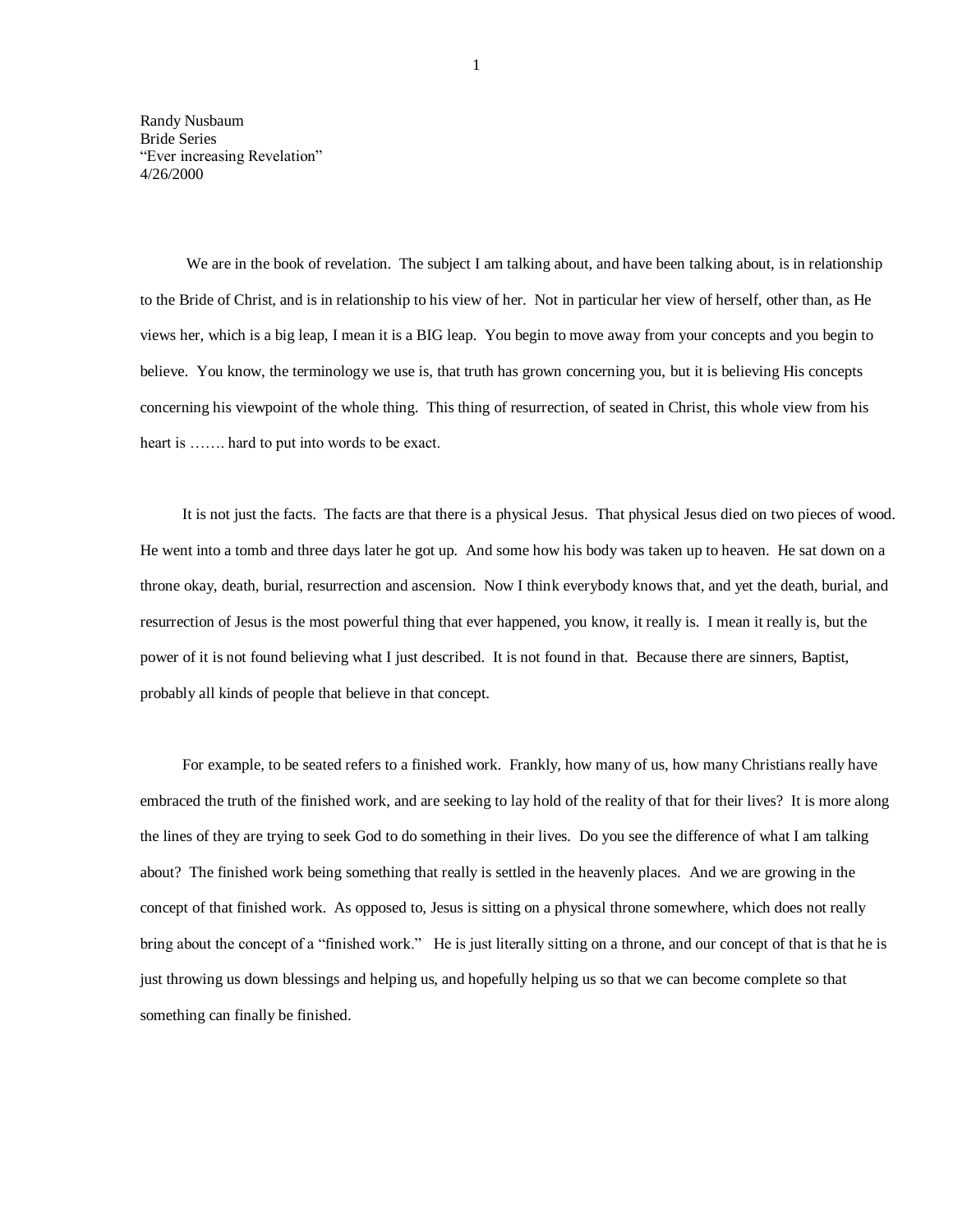Can you see the difference? It is two different deals. One is; He sat down and said "It is finished, now send my Holy Spirit to work that in you; to reveal to you who you are in me, as I am, so are you in the earth." Things like this, and scriptures that do not have a lot of power in our lives because they are not based on the sitting down…. we just see somebody just sit down. We just see somebody to come and go up and sit down. For example again, he defeated the enemy, and as I will read here in these scriptures, .

Therefore we are in the process expecting till the enemy is made his foot stool, meaning not beat up or crushed, because he is all ready defeated, but brought under the feet of the body of Christ by faith as the body embraces that. Do you see what I'm talking about? To see Jesus in his body, (meaning us) sitting, (meaning finished) resting upon his enemies (meaning defeated), rather than seeing Jesus up in heaven just going "you need help? Just tell me what, and I will send you some help." It is two different things. Now in one sense it's not two different things because the physical act of rising and sitting down did happen I believe. But it is absolutely powerless apart from the actual spiritual reality of what took place. It just kind of is a story to us. Hebrews ten verse eleven says, and I am going to try to bring out what I am talking about here so you can see that, (it is talking about the priesthoods, the priesthood of Jesus as opposed to the priests that went before) and every priest standeth daily ministering and offering oftentimes the same sacrifices, which can never take away sins.

Ok, now that verse is just power packed with stuff. Number one, every priest. Every priest except Jesus, this includes every body that has ever come before God in a priestly office. Now notice the exact wording. Every priest standeth. The word standeth is not just a King James thing, the (eth) on there means a continuing process, that is why it is on there. It means that the priests are continually standing, because the work is never finished. There is no time to sit down. You cannot. There is no finished work. There is always and forever sin. There is always and forever the "dealing" with sin. There is always and forever the devil, and dealing with the devil, and on and on and on and on.

Now one contrast to the very next verse, verse twelve, but this man after he had offered one sacrifice forever, sat down on the right hand of God. Verse eleven, Every priest stands, but this One sat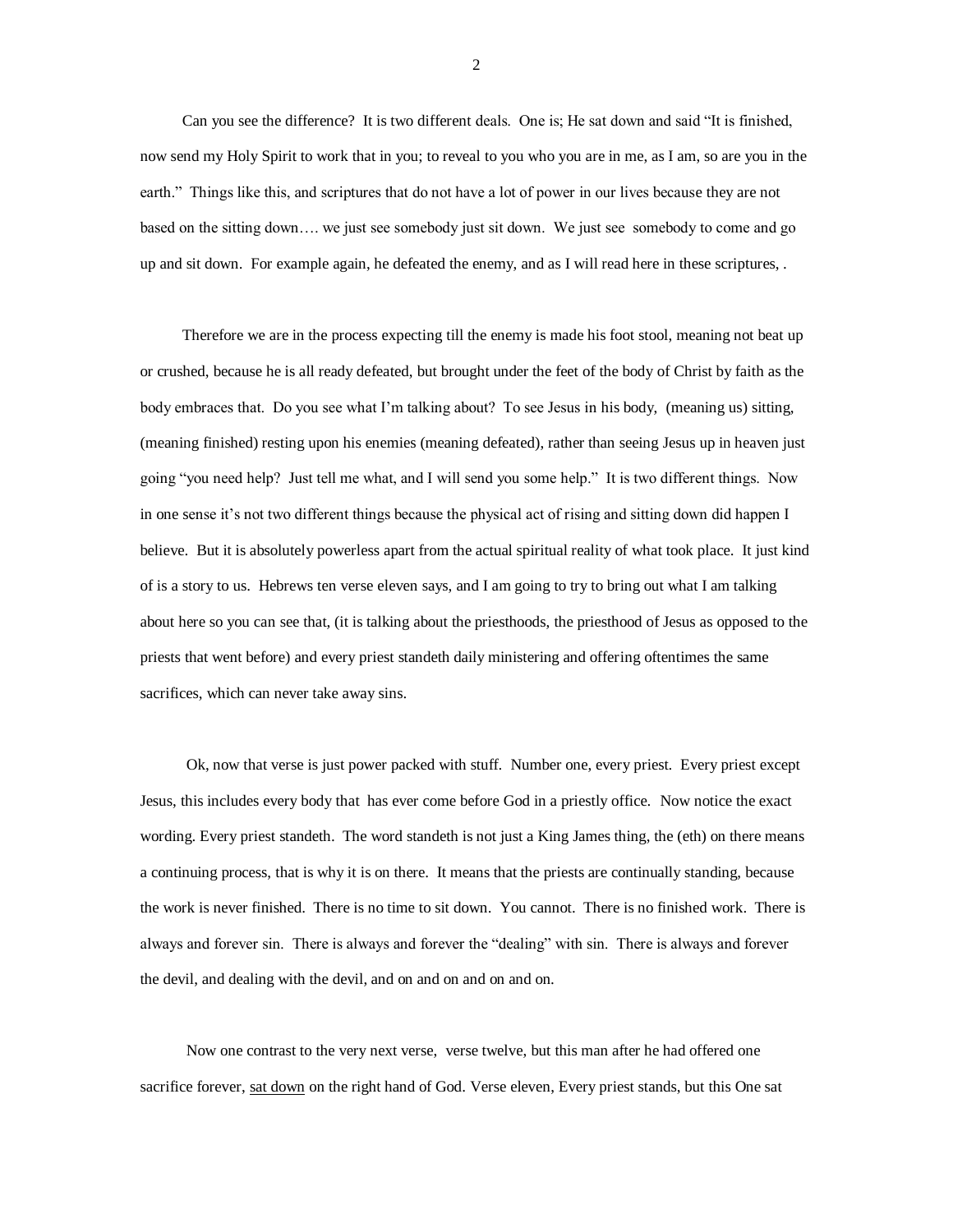down. All right, now whether you stand or whether you sit is not going to change your life, unless you understand something spiritual about it. You know what I mean? Whether Jesus was standing or sitting is not going to do you a whole lot of good. You need to understand what it is , the thing that this has brought about in our lives. Now eleven and twelve are contrasted back and forth. Every priest standeth, this man sat. Every priest standeth, daily ministering ,often which can never take away. Daily, offering ,ok? But this man, after he had offered one sacrifice for sins forever. Not daily, not often, one forever.

Again now, if Jesus' sacrifice was not good enough, every time you sinned he would have to die again. Right? That means since he has died once and he is never going to die again, because that is what the scriptures say that, that means that somehow in that one offering, that he did two thousand years ago, we are dipping into that well. Every time someone sins, they are dipping in to that well, that was finished. Since he is not having to die we are going to something that must have been finished. Do you get what I'm talking about? It had to be finished…He sat down, forever. One sacrifice. These guys (in eleven) ministering often the same sacrifices. Continually doing the same sacrifices, over and over and over. Nothing is finished. Nothing is good enough.

With that kind of method called the "old covenant" you never come to a place where something is settled. You are never settled. You never come from a place of assurance. You are never really sure.

But from his position he is saying come boldly before the throne of grace, the place where I am sitting, and I now offer you grace. Come boldly, with your problems, with your sins, with your failures. Come. Why? Because I have already offered one sacrifice for all sins. I have already done that. It's not like you are going to have to wrestle something out of me. I already did that. I did it freely, and I did it for you. It is a free gift! So do you see what I mean? We come to Jesus and say Lord, forgive me of my sin, and he is not sitting there saying "am I going to have to go dig up another deal for you?" He does not have another "deal" to dig up. He knows that all of it was covered. He wants you to come boldly, and get it.

Now there is more to it than just sinning and forgiveness, but that is the beginning point to understand this foundation. This eternally tremendous foundation whereby we do not have to be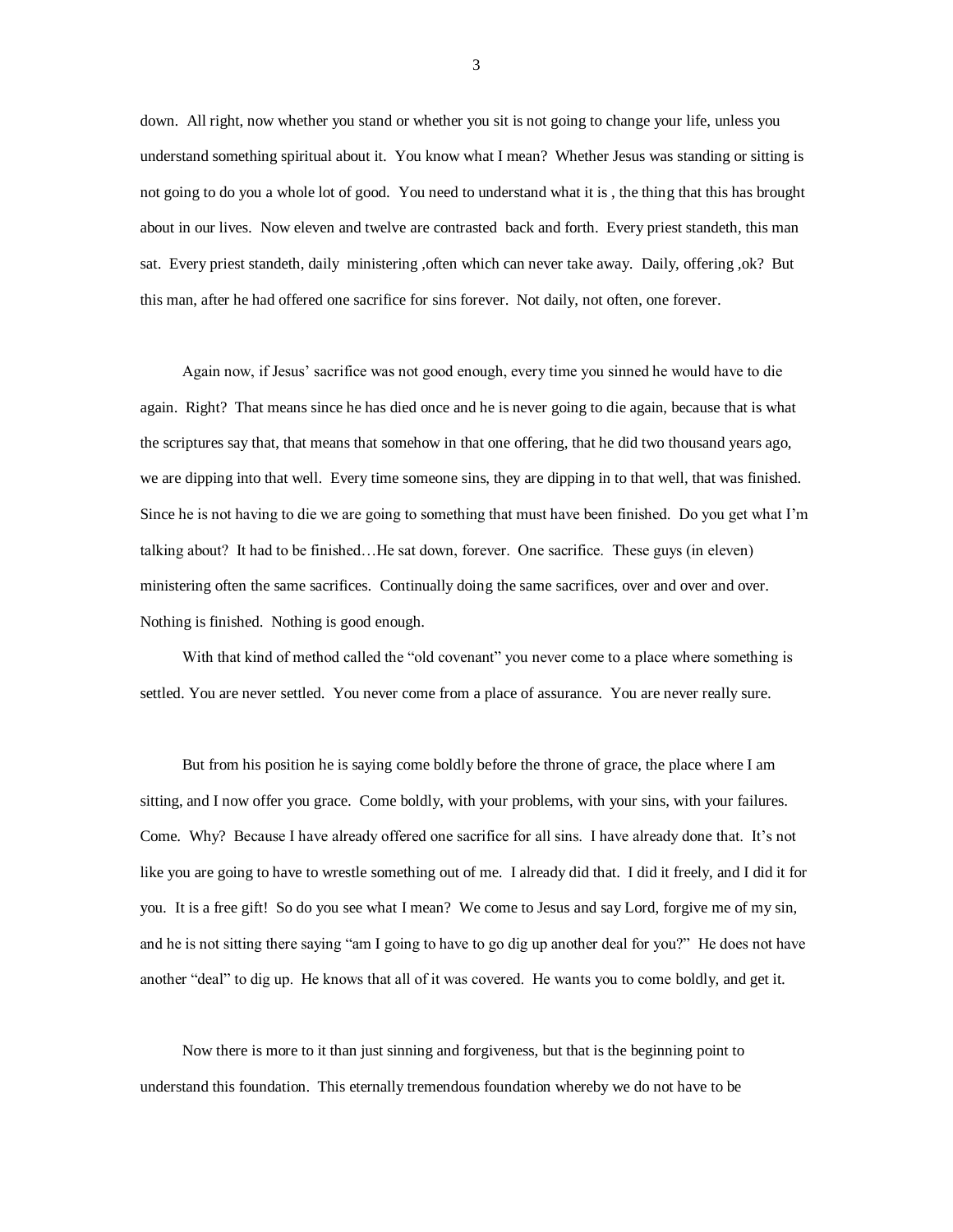susceptible to the lies of the enemy, or our emotional state does not have to control us. Where our past does not have to dictate by running the same tape over and over, who we are, where we are going, and what we have got. We have assurance in Christ.

So he says "(Heb 10:12 KJV) But this man, after he had offered one sacrifice for sins for ever, sat down on the right hand of God; From henceforth expecting till his enemies be made his footstool. Jesus is not trying to crush the enemy in your life. He is trying to make the enemy your footstool. Now you just think about this for a second. I know this is a little different than what you are used to hearing, because we usually want to go beat up on the devil, including myself. But.....Almighty, all-powerful God and little fallen angel. Almighty Gods power against him. He could have crushed him at any time,: at any juncture he wanted to. Again, this is not a power struggle. It is not even a good equation… God, the size of the universe and this fallen angle and all the power that is available to him. Jesus said that he could call ten thousand angles. This is not a power struggle. That is not really what it is about. It is about union with the Lord. It is about faith in His heart. Faith in Him. In the core of who He is, The core of His being. And joining to that, which, if done properly, the enemy begins to be your footstool. Why? Because He is above, the earth is beneath. John said "He is from above, we are from beneath." So the New Jerusalem, the Bride of Christ joins to him, she begins to be from above. The earth is beneath. The earth becomes our footstool. Meaning, we are no longer controlled by the earthly.

(Col 3:1) If ye then be risen with Christ, seek those things which are above, where Christ sitteth on the right hand of God. Alright, let's just get real for a second. I am risen with Christ, so I am going to seek those things which are from above, where Christ sits. Am I going to take his throne? Should I be looking around heaven? What is it that I am digging around for in the Throne room? Do I want to pull some jewels out of the pearly gates? That scripture says seek those things which are above. What does that mean in real, practical terms? We need to be real with the Word of God and our self, because we cannot really fulfill that until we actually define what that means. These are not ridiculous questions. If you are going to put it in a tangible, physical way, we are going to have to figure out what it means.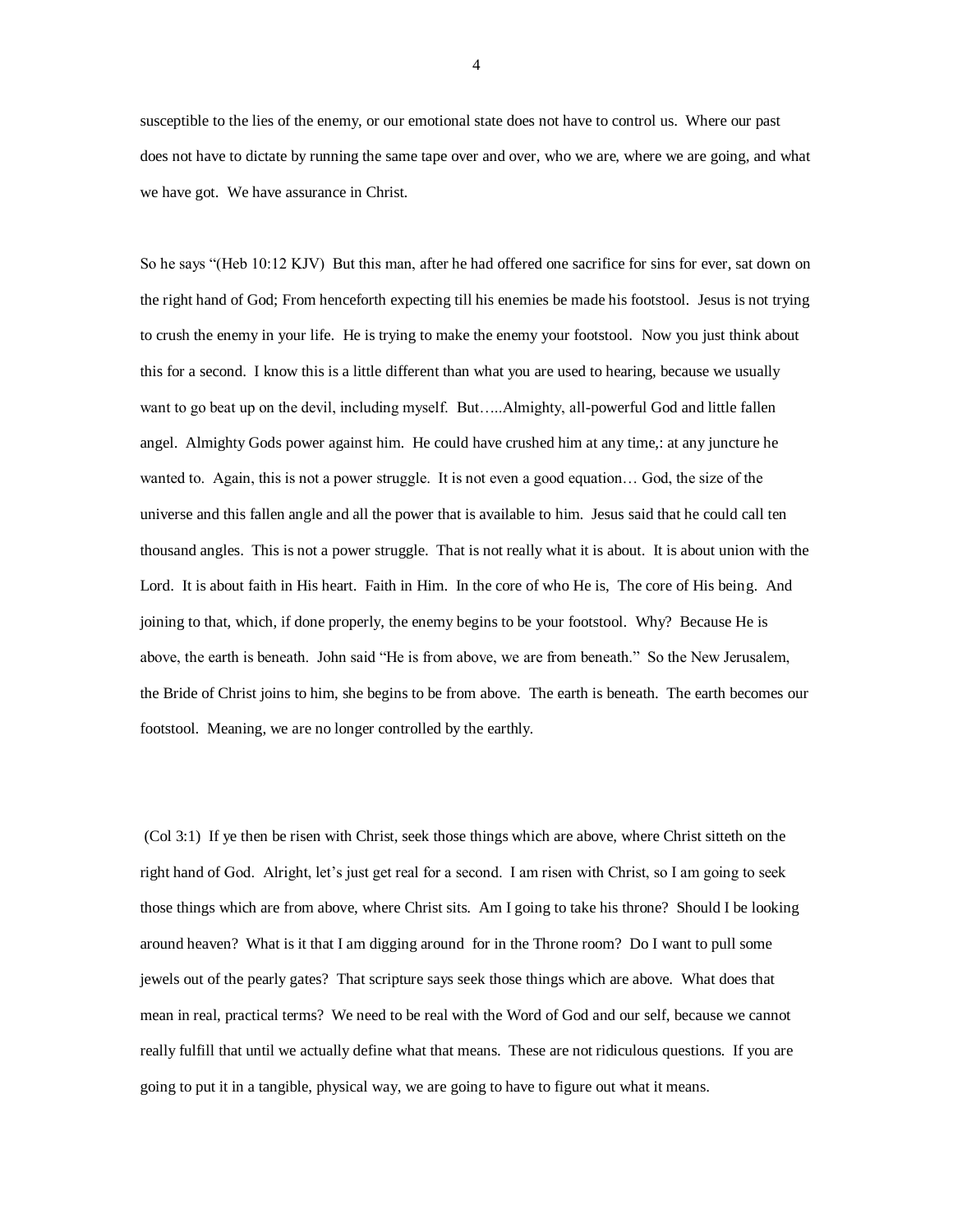However, it is interesting that it says "if you are risen." It is talking about being from above, or the concept that it is not just heaven, but Him who is from above. Always and forever. Christ sitteth… that is talking about a finished work. Ok? Do not set your affections on things on the earth it goes on to say. Do not be from below. Do not draw your motivation from here. You know Jesus, that walked the earth, was not joined to you and me. He was our friend, he was our helper, but when he walked the earth we were not one with him. We were separated from him. We were in darkness. The truth is we did not even exist. We were not one with him. He was something, and we were something else.

When he died and rose again, something happened to us! One thing that happened was that something died on that cross. Because when we just think of it in the physical, we see Jesus. We see him die, and we see him get up. So we say "man, that is so cool." About the best we can say is that they killed him, but he came back. In other words, you can't keep a good man down. But it is more than that. Something died and stayed dead. It did not just stay dead for three days. What was that? That was us in our old state. That was the concepts you have of yourself now probably. That is what died. He got up. He took that to death. Know ye not that your old man is crucified? I am crucified with Christ: nevertheless I live; yet not I,. There is the difference. Something died that didn't get up. And that something is the old concept of who we are apart from the Christ of God; Apart from the body of Christ; Apart from literally being his hand extended. We say "Jesus be with me as I serve you." But our service is not as a servant who is separate from him any more. We serve him. We are servants of the Lord, but he says "to whom you yield yourselves members to obey, his servant you are. To whom, not to what. Whether it be to the old man or the new man. That is the context of those scriptures there in Romans the sixth chapter. The whole thing that is the old nature which is called sin in those chapters. Not "sins" but sin, the old nature.

So there was a death, but all we see is a physical Jesus die, lay in a tomb for three days, and get up, and then get caught up into heaven, but see it is much more than that. It is much, much more than that. It is literally seeing that all that I was, is put to death. When he arose, all that He is, I am. Obviously we do not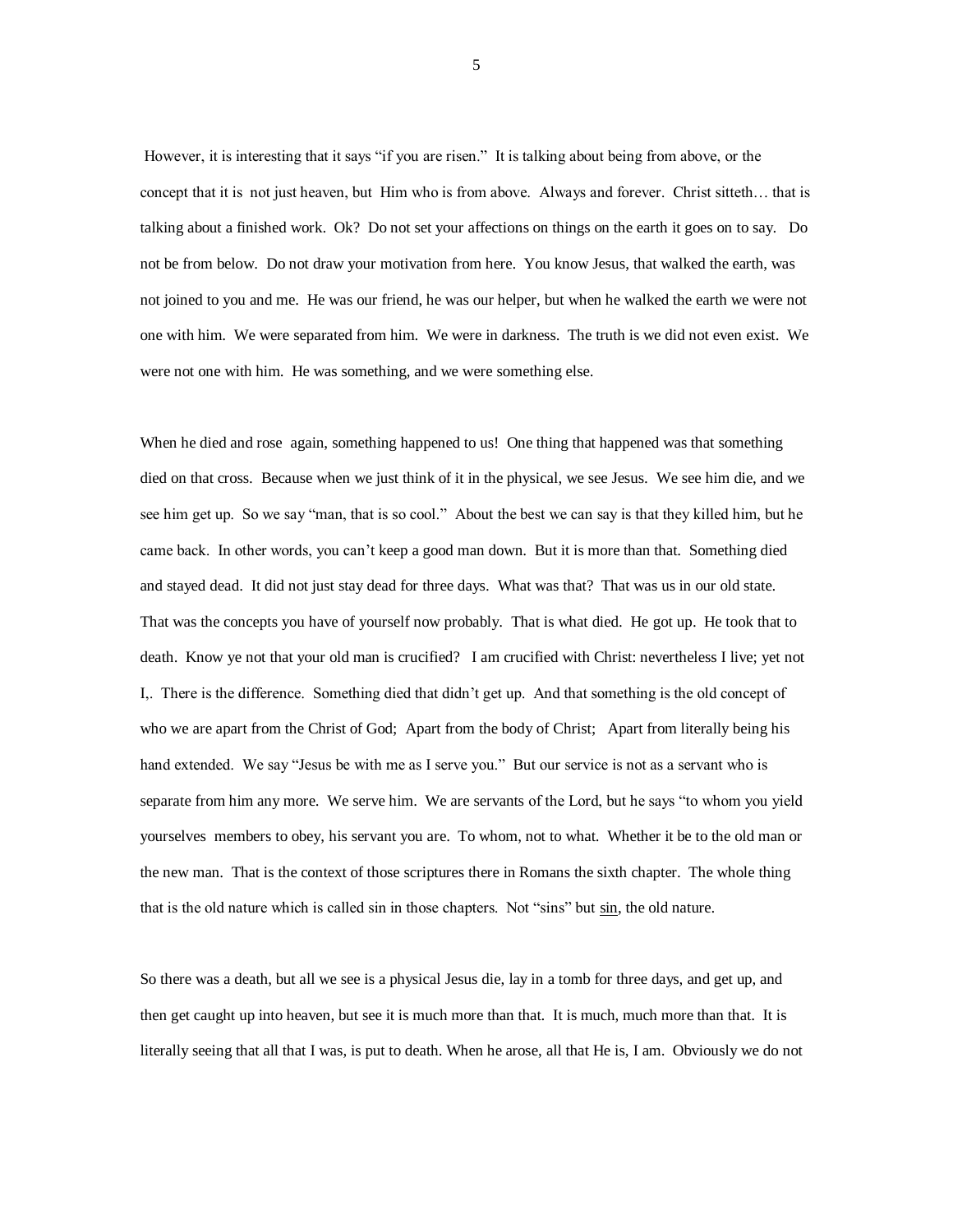see that in the flesh, do we? The scriptures say that. Hebrews the second chapter says we see not all things under His feet, but we know that they are.

So there is this process now, see the Holy Spirit came back. Why did he come back? To give us gifts while we live separate from Jesus? No! This is the wedding betrothal thing where He gave gifts. He is joined to us. We are one with Him, bone of His bone. You do not become any more one with him than that. You are not Him, but joined to him and therefore as Him.

You see, if every body had that view, we would begin to live by a Spirit given knowledge that comes from above. James here talking about every body fighting and arguing, says that this wisdom cometh not from above. This is an interesting term here, he says it is "earthly, sensual," meaning it comes from the natural realm, the sense realm: See, taste, touch. He says that the knowledge that you are functioning by is earthly, gained through the senses. Gained by looking at yourself, your failures, what people say. So we have gained an image if ourselves based on our past, on our parents, on our teachers, based on every thing, but the Word of God. The Word of God being not just the scriptures, but the Word of God being "out of the abundance of the heart, the mouth speakest." The Word of God came out of his heart, and he loves you. He died to make you Him.

So when He rose up and sat down, the bible says that we were raised up together with Him, and were made to sit down together in heavenly places. What does that mean? It has got to have some kind of practical value, it cannot be just some theological truth. When it says we were raised up it meant we are now no longer of the earth in substance "in substance" for lack of better words. We are of Him who is from above. When John the Baptist said it, he said it like this. He is from above, we are from beneath, and Jesus hadn't died on the cross and rose yet. There had not been a resurrection. And when he said it, that was true. He was the only one who was from above, and we were from beneath. But when He rose again, now we are one with him, and we are from above, by virtue of him. So then he says, if you are risen, seek above not earth. When he says earth he's not saying do not get any Calvin Clines. It is not talking about fashions and styles. It is talking about drawing your opinion of yourself based on the earth. He is saying if you are risen, seek those things which are above where Christ sitteth. See the finished work concerning you.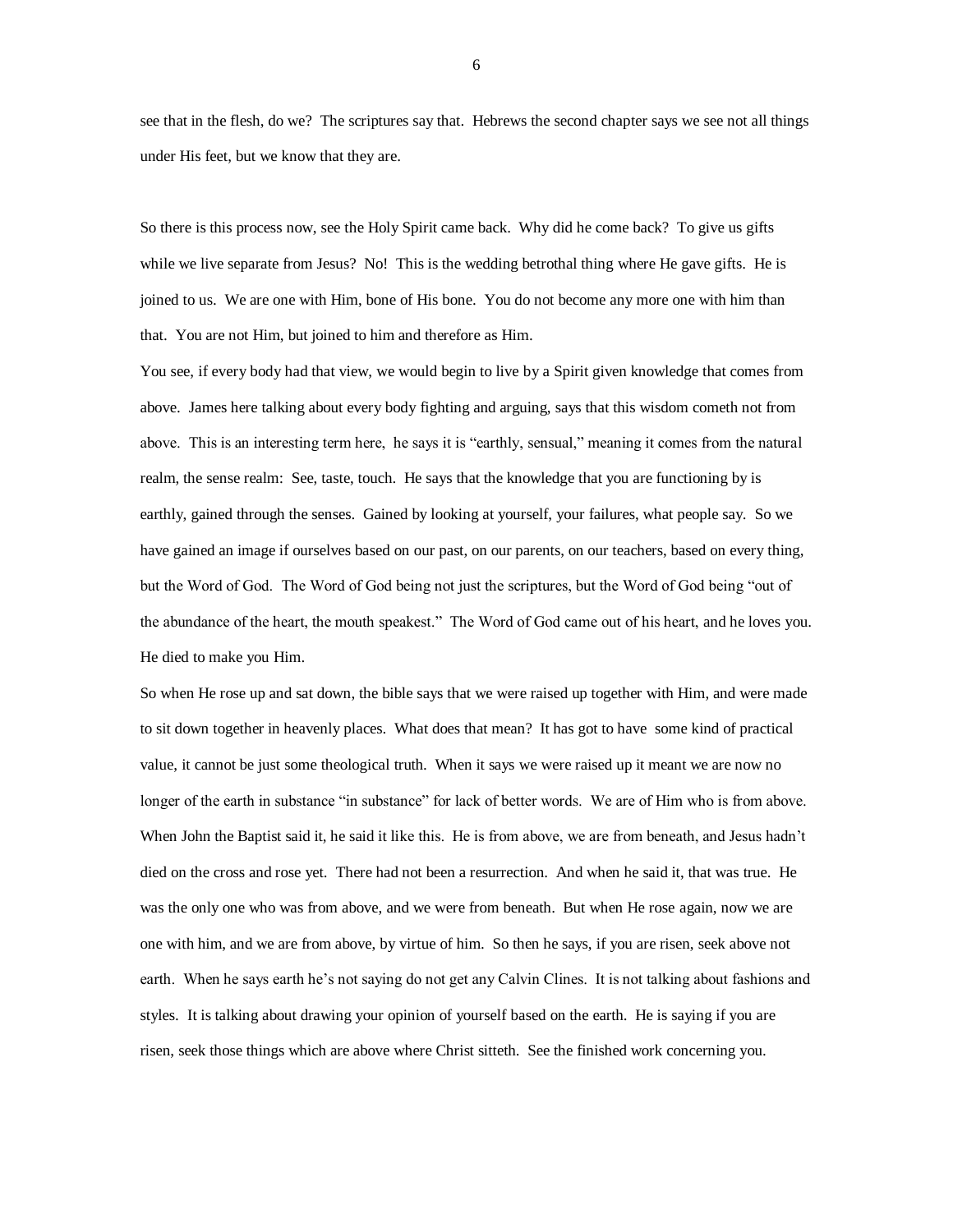Now when we say finished work, we think that there was some kind of job that He finished. It is just not us. We could never believe a finished work in relationship to us, because we are too messed up. Right? But what if there was a finished work, and the real goal of the Holy Spirit was simply to awaken to what has been done? Scriptures such as "for ye are complete in him" would have a whole new meaning. "for you are accepted in the beloved" would mean a whole new deal to us. And if that truly became our identification, we said " I'm above, I am in him" then we would say therefore my acceptance is not based on what I was. And even if my failures today are based on my ignorance of what I really am, and I am still coming out of what I thought I still was, in his mind he knows what you are. And he's just trying to declare the truth to you as it is in Jesus. That is another scripture. The Truth. Not just the truth, "the truth is every man ought to." You know we have all these commandments of men. But he said "no." He did away with the commandments of men. Which did not mean that now we are lawless. Now we have a more sure word of prophecy. Now we have a greater assurance. Now we have a greater tabernacle. Now we have a greater covenant. So much greater, by so much greater promises. I promise you, you are mine. This is the new covenant I will make with them after those days, your sin and iniquities I will remember no more. I will be to you a God, and you will be my children. You see? That's the new covenant. That is the new mind.

Well we get saved but we tend to continue in an old covenant view of ourselves. Me talking about this is not the key, and I am sure you know that. The key is that the Holy Spirit reveal this. When the Holy Spirit begins to reveal this, it is like the crumbling of that old covenant mentality, and we begin it get a breath of fresh air. In the Song of Solomon the Bridegroom appears to her and says "come away." Let's go up to the mountain, the spring is here, the birds are singing. Every thing is new, every thing is alive. Come away. What does she do? Oh no, no, no, you are the one that has got the victory. You go dance around. You go prance around on the mountain of spices, I am going to stay here behind my walls. Now that is what it says. You check it out. I am going to stay right here on the earth, behind my walls, but thank God I have a window that I can look through it and see you. He says you ain't going to see me long, because I am going up. So he does, and then darkness falls. When darkness falls, she freaks. In the book of Revelation, Chapter three, leading to what I am going to share on that very point in chapter three, verse eight says: I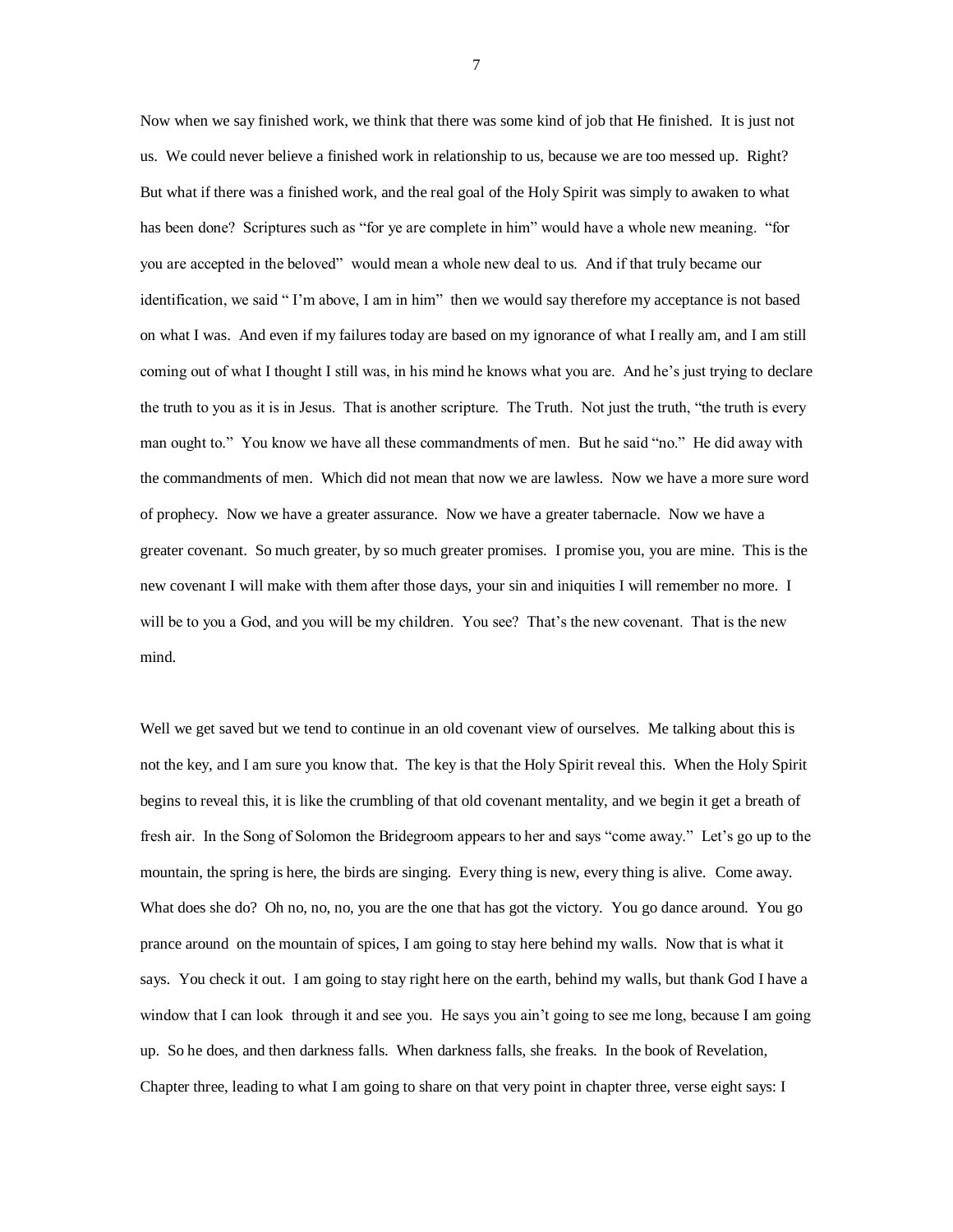know thy works, behold I set before thee an open door. This is the heart of Jesus. We have to hear his heart and not just his words, Words are powerless until they become the word of God. We will try our best to make them something more, but you cannot make words powerful without it coming from his heart. When you hear those words from his heart, it will change you. It will transform you.

Here is his heart, "I have set before you an open door." Not just a door, but an open door. So enter in. Is not this the theme? Enter "in Christ." Then in verse twenty. This is after he talked to the seven Churches. Seven is the number of completion, so if there is seven, that means the "whole." If you see seven of anything, it means the whole picture. The seven spirits of God means " the whole counsel of God."

So he just finished speaking to the seven churches, and he is wrapping it up here in verse twenty. Rev 3:2 Behold, I stand at the door, and knock: if any man hear my voice, and open the door, I will come in to him, and will sup with him, and he with me. When Revelation began here, he started out in the "midst" of the churches. He dwelt in the midst of the whole church. How did he get there? By death burial and resurrection. So he is speaking to the church. Notice that these scriptures are not a reference to sinners, and yet this is the verse most often quoted in direct reference to sinners, "Jesus is knocking on the door of your heart, let Him come in." It is not even difficult to look at these scriptures and know that He is talking to the church. It is not tricky. You have to pull this out of context to apply it to sinners, but He is talking to the church. So Jesus, who once finished the work for the church and sat down, is now by the church pushed out of the church, as it were. Now he is no longer inside the church, but he is outside the church, and he is knocking. So the Lord showed me this. Jesus said " I am the door," and the Lord said to me, "I want to show you a door outside the door. When he first said that, he had not shared any of this with me. In my mind I saying, this is one of them mysteries. (We all want to unravel one of these mysteries, but we don't want it to be just Christ. We want it to be some kind of spooky deal that we can rile people with.) And He showed me Jesus the Door standing outside the door a door trying to get in. I'm thinking "oh my God, **we** should be knocking on Him as the door, and entering in. But instead, He, the Door, is knocking on our door. And if we would turn and come into Him, He says "behold, I set before you an open door." That is his heart. That is the sweetness of his nature. That is the preparation he did for you without works,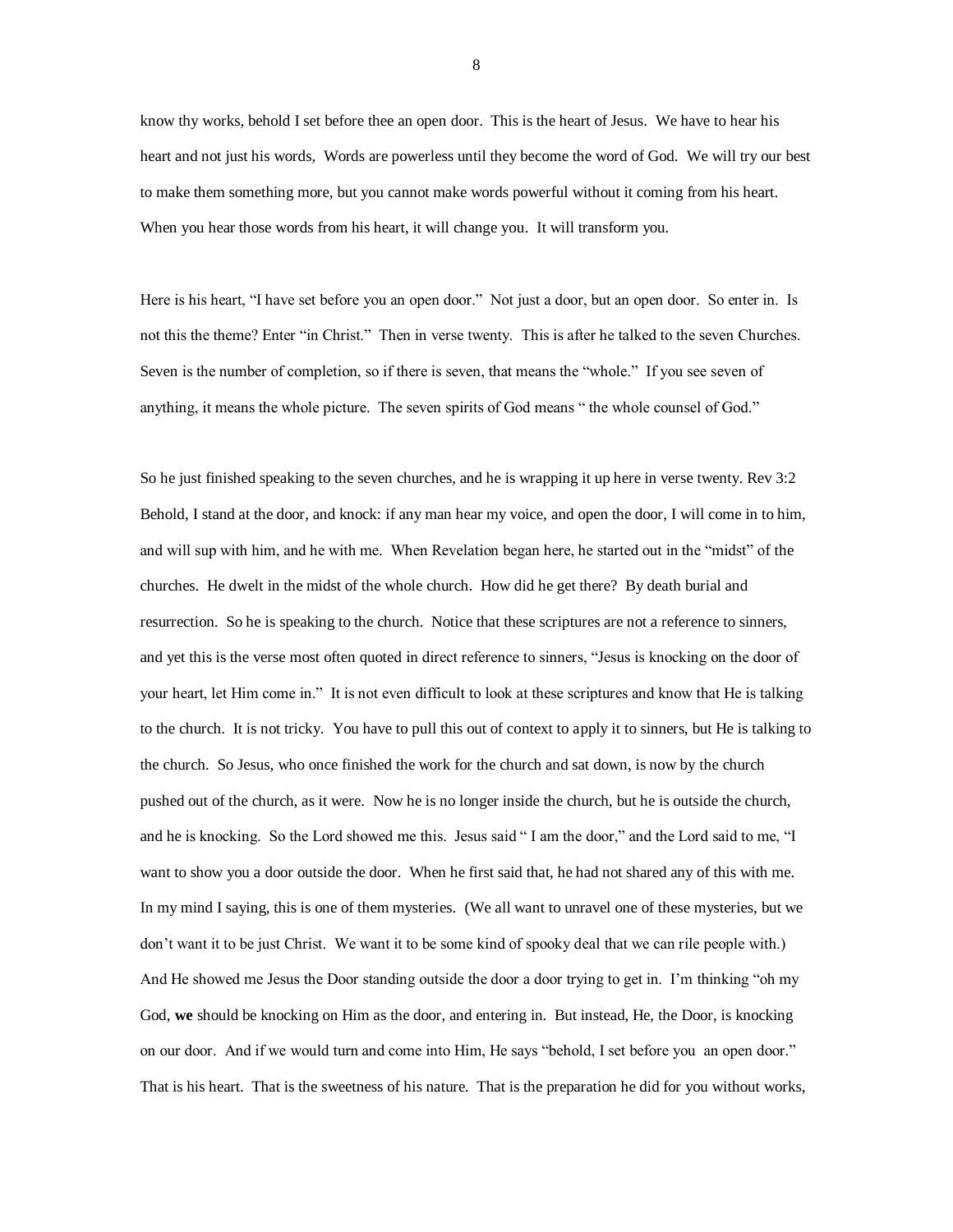without merit. I have set before you an open door. The church has ended up working and getting off, so now the door is not sitting in the midst of the church, it is outside the church and now the Door is knocking on our door, trying to get in.

So he concludes this ( and I am going back to where I was before, I know that I'm throwing a lot of stuff at you) and I want to go back to what I was talking about in Song of Solomon, He starts in the midst of the church, now he is outside, and God wants to bring him back. Heavenly places in Christ Jesus seated. Chapter 4 begins this way. After he who sat down is standing up again, after He who was in the midst. Remember the woman who was taken in adultery was dragged into the midst of the temple? It is exactly the same thing. He was in the midst of the temple, Christ should be in the midst of the temple. What is the temple? Us! The body of Christ. I want you to conclude that the reason this keeps coming up, is that God is trying to say something! Jesus was in the center of the temple. The Pharisees, under the old covenant law (even though it is the time of the new covenant) have dragged something else, this sinful lady into the midst, and are making a big deal about it. Instead of Jesus. When Jesus gets involved, he forgives her. When they get involved they push Jesus out of the center, make a ruckus, and defy the temple. Here we have Jesus is outside again, he is not in the midst as he should be, so the spirit of God speaks and says (after this, after all this takes place) "I looked and behold a door was open in heaven. Now within the course of ten or fifteen verses, we have had the word door three times. Is that a coincidence? Probably not. But we can never seem to connect the dots. It is too heavy for us. Have you ever got one of those little books that when you finish connecting the dots, there is a picture! We that is too heavy for us. We cant keep connecting the dots and get in the picture that the Lord is trying to paint for us. Basically that is the way he does it, dot to dot, taking us from one step to another.

See, we think we're progressing along a line, when in reality, it is not just a progression of our life dot to dot to dot. Sometimes we go up, sometimes we go down, sometimes we go sideways and so forth. So we look at this little thing as progression of our life. It should be one straight line, but it is like this. But it is not the progression of our life. When it is all connected together, the picture is going to be Jesus. That is the goal. It is not just that God is working in our progressive life. But it is that the end result bring forth Christ.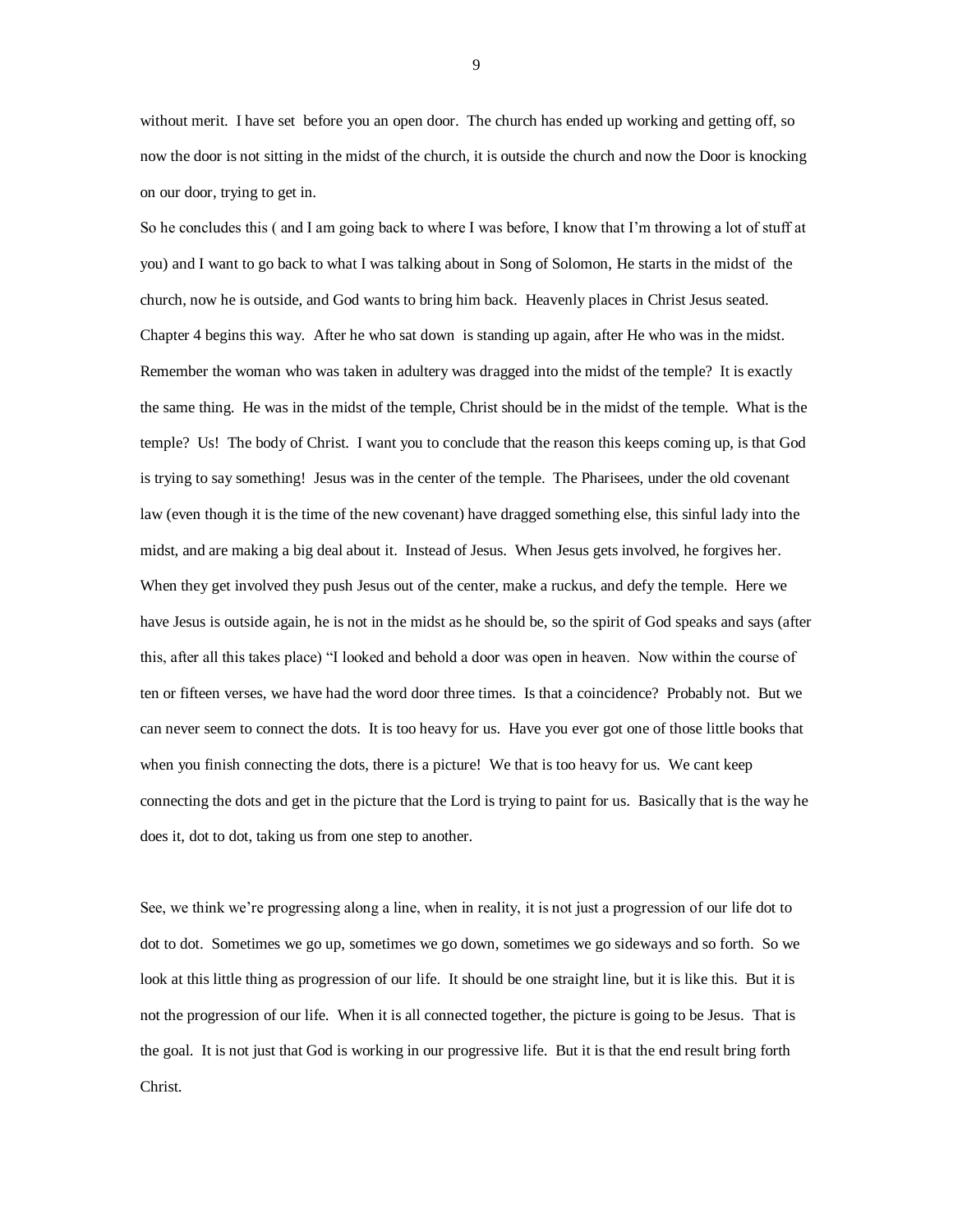## **(the tape turns over here)**

So he says, I've set before you an open door, now I'm standing at the door, and after this he says I looked and saw an open door in heaven. Not just heaven "heaven," but that which is above, heavenly places. Now spiritually speaking, we need to see the open door into the heavenlies. There is a door, the heavens have been opened.

Another example when John the Baptist was ministering. Here they are saying, "cool ministry." Things are going on, everybody has there own life No real picture of Jesus is seen because nobody really knows who he is until his baptism. So life is going along, and it is pretty much earth life. All of the sudden Jesus steps out from among the crowd, and it says that when Jesus showed up, the heavens were opened, and a voice from a different position (we need to have the heavens opened and hear a voice from a whole different position than what we've been hearing. We need to hear the voice of God. Do you know what he will say? He will say "this is my beloved Son in whom I am well pleased, but the difference is that we are one with that son now. Do you think that Jesus gets married and the Father is going to say "I don't like her? She is a snob." He is not going to do that. He loves her. Why? Because she is Him. This is all a picture of the heavens being opened instead of constantly trying to get God to reach down and touch the earth.

After this I looked and behold a door was opened in heaven and the first voice that I heard was as if were a trumpet talking with me. Now, we are all waiting for the sound of a trumpet, aren't we? We call that the rapture. What we want to do is just get out of here. But you know we can get out of her know. We can hear the voice of God, the heavens can be opened, and we can hear what is true of us right now and be removed. We are in the earth but not of it. We are seated together in heavenly places in Christ Jesus.

Here is what the voice of the trumpet said basically three words and then built on it. (Now we like to think the sound of the trumpet means lets fly baby! Which is pretty much what we are betting on. Which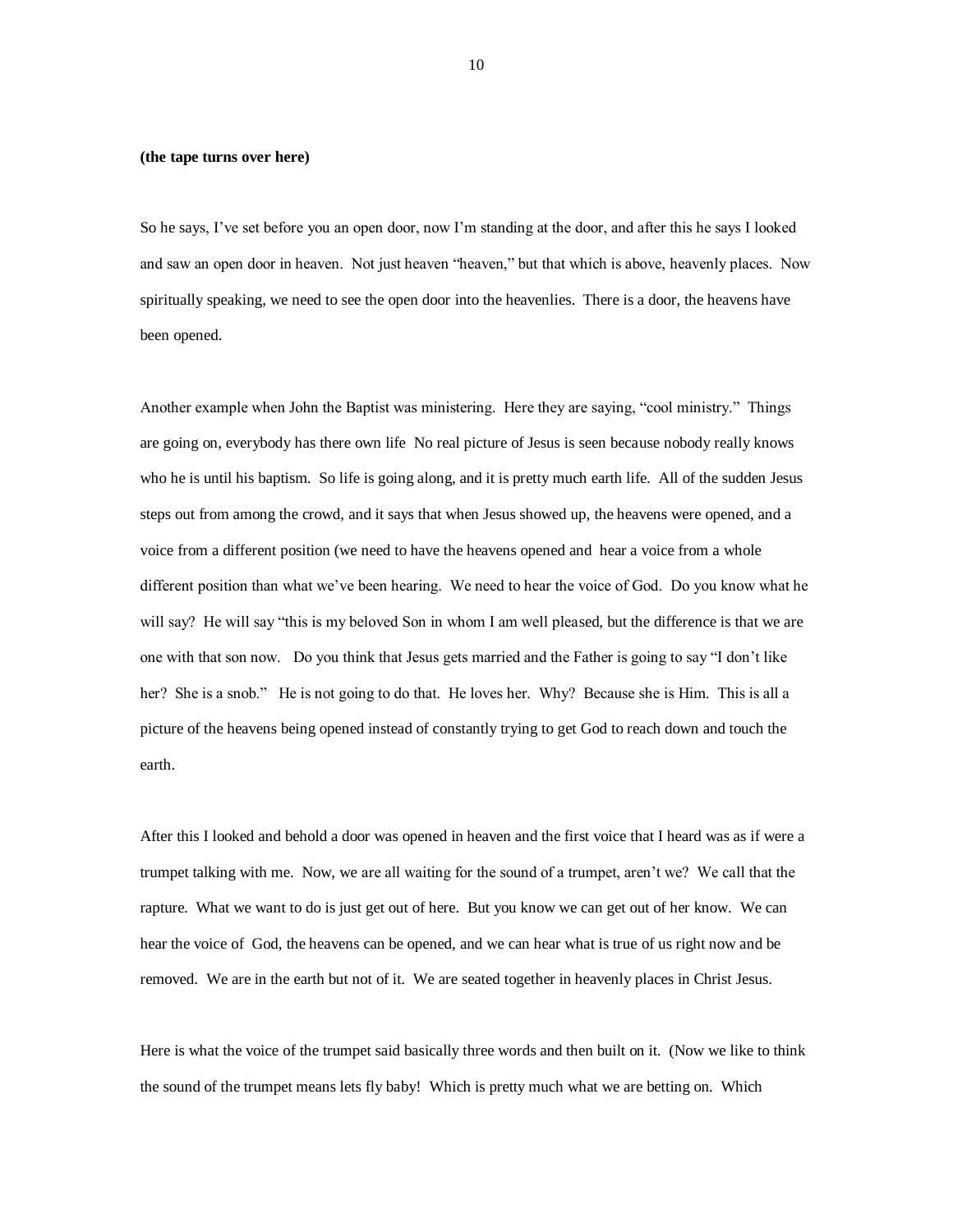basically means that our only hope is a physical return of Jesus). But this is not talking about just the physical return of Jesus. This is talking about a spiritual activity. He heard a trumpet talking. Not just sounding. Here are the three words. Come up here. That is verse one out of chapter four. He does not say "I am coming."

I do not have a problem with him coming, but He showed up to her (in Song of Solomon) and said "come away." I want to remind you of the very first thing I shared and that was that the resurrection is more than a Jesus who walked physically, laid down for three days, got up and then shot up to heaven and then sat down on a throne. It was more than that. When he sat down there is a concept of a finished work. When He sat down he's expecting the enemies to be made his footstool. That is under his feet. We are the body of Christ. It did not say crush them, beat them up, slap them around, it said put them where they belong. They are from below, and we are from above. It says that we have been raised up and made to sit together in heavenly places in Christ Jesus, far above all principalities, powers, might's, dominions, and every name that is named whether in this world or that which is to come. Now that sounds really good while we quote that and the devil slaps us around. And the devil controls everything. Well, he may be the god of this world, but I thought we were taken out of this world. I thought that is what "church" means, taken out. We have been removed, already, but we have not recognized it. We have not understood him sitting down. We have not really understood the resurrection. We only understand that there is a physical event of a man getting up and going up. But we have not understood that there has been a change. Another scripture: (You ask the Holy Spirit about this because I am not just coming up with it) For you have been delivered (have been, past tense) from the power of darkness and have been translated into the kingdom of his dear son. There is the same exact thing I am saying. So either I am lucking out here or I really, sneakily planned all of this, or there really is this pattern over and over and if you just let me go long enough, I will probably hit every scripture in the book that is showing that God is saying ; after the church has lived on this earth, gotten off, gotten messed up, put Jesus on the outside, we are no longer entering into the door into heavenly places, the door is too busy knocking on us, trying to get back into us and get our attention while we are busily about his business. After these things, I heard a voice. The heavens were opened. Now a whole new prospective again just like when Jesus showed up the first time to be baptized. Nobody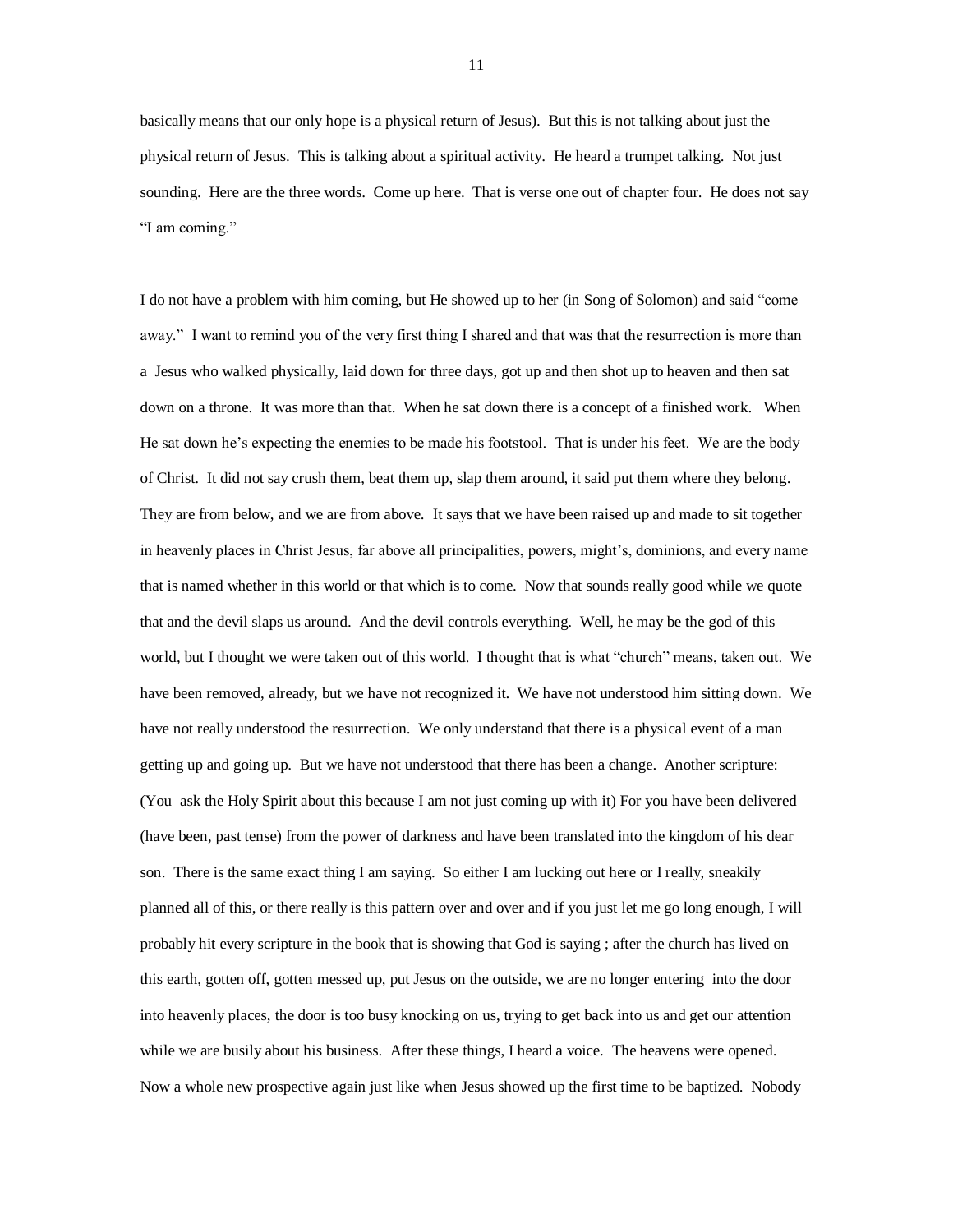ever heard of him, the heavens weren't being opened every day, but all of the sudden, when Christ is in the center, the heavens are opened. Jesus said over in verse eight "I set before you an open door." It is into my heart; into the heavens; into oneness with me; into being from above. The bride of Christ is stated to be the New Jerusalem. Galatians' says there is a Jerusalem that now is, that is now on the earth. Then it says that the New Jerusalem which is above, which is above all, which is basically the bride of Christ.

So what he is doing here is he is trying to get….John here represents somebody on the earth. He is you. He goes on to say here after all that happened, in verse two, that immediately I was in the spirit. He was not in the flesh. He was not in the earth. We say "I am in the spirit" when what we do is feel holy spirit goose bumps and we kind of feel whoa, but what he meant was, now you are hearing his voice, entering the open door, and coming up here. Now we are in the spirit. And now you know what he is going to show John? He is going to show him every thing going on on the earth from up here. From another position. And now he's not all freaked out about what is going to happen on the earth because he is not in the earth. He is coming from a whole other place. Right? He is seeing everything not from down here and going "oh my God!" Jesus even said that, He said that men's hearts would be failing them for all these bad things coming on the earth. Because if you are down here on the earth and you are looking here, your heart is going to fail you because it is going to be bad. Jesus said when you see all of these things, look up. He did not say "use faith." Again, it is coming from that position. So John has looked up, been caught up, or is being caught up, not raptured, but "come away."

Now he is looking at two things. He is looking at the earth, and the problems of the earth from a heavenly position, and the second and most important thing is , he is viewing himself apart from himself. Now what do I mean by that? He is viewing the New Jerusalem, the Bride of Christ , The Marriage Supper of the Lamb. He is seeing the Lamb, and he is seeing the bride of the Lamb. That is pretty much all he is seeing going on in heaven, heavenly places. Now he is part of that Bride. But it is like he is over here looking at it. Do you see the picture of what it is like? He was an individual on the earth and he began to be caught up in the Spirit, and he is lo0oking at who he is as identified by the heart of Jesus. You are the bride of Christ. It is almost like the Lord is having to talk to us and point to somebody over here, this new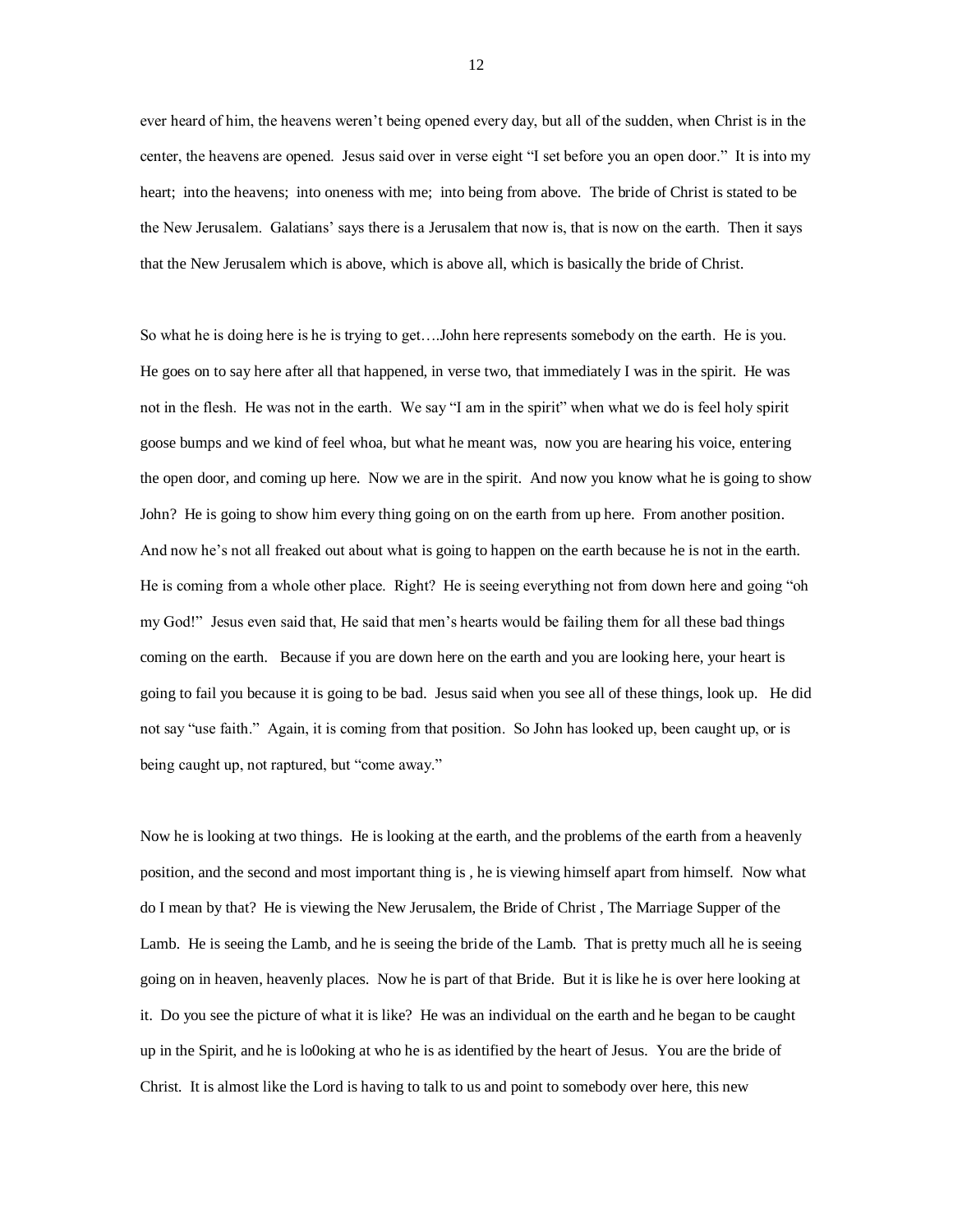Jerusalem, this Bride of Christ, and say isn't she beautiful? I love her, and so forth. Then he leans over to us and says "that is you." It is almost like we could not accept it any other way. He has to take us to a place where we begin to see her. First, believing his heart concerning her, and then realizing "I am not me standing here seeing this." Do you believe that John was part of the bride of Christ, or the body of Christ? Of course he was. How can he be in two places at once? He cannot. But it is talking about his understanding. He is seeing her and he is coming into a whole new understanding of who he is. This is who I am. I am not just John, the good guy Apostle. I am not just a minister on the earth, though he was. He was John the good guy the Apostle….on the earth. Only on the earth. He was a minister, on the earth. But in heavenly places, he is the bride of Christ. He was One with her. That is who his identity is. And the Lord says "I cannot reveal this to you down there. I cannot reveal to you who you are on the earth. You will never ever comprehend yourself from the earth. Because if you do as long as you are on the earth, you are going to look at yourself you are going to look at this (your physical body) as yourself. You are going to look at what you think, and what you do and how you act, and what is it that you have failed, and the good things that you do, and you are going to sum all of that up, clump it together and call it you. " and he says "that is not you, you are who I have made you and who I have declared you to be. You are a new creation in Christ. You are complete in me. You are totally accepted in me." All these things he says. You can say there is a contradiction because I have all this junk in my life, and sometimes the Holy Spirit rebukes me. The rebuke is usually in the form of "awake to righteousness." He did not say "get it." "Awake! Come, you are acting like you are asleep."

Well I cannot keep doing this all night. I have to stop. But there are a million scriptures that bear witness to this truth. And that is, as long as you determine that you are going to know yourself by this earth, you are in deception. You are under a false identity. Because God made you, Jesus married you, and your creator was not just the creator God. Isaiah says that your creator is your husband. That will get you! He created you to be his wife. He created you to be in his heart, and to receive the best view of your self that you are ever going to have. It is not looking at yourself down here in the earth. It is looking at his heart. That is what "come away is." That is what "come up here is."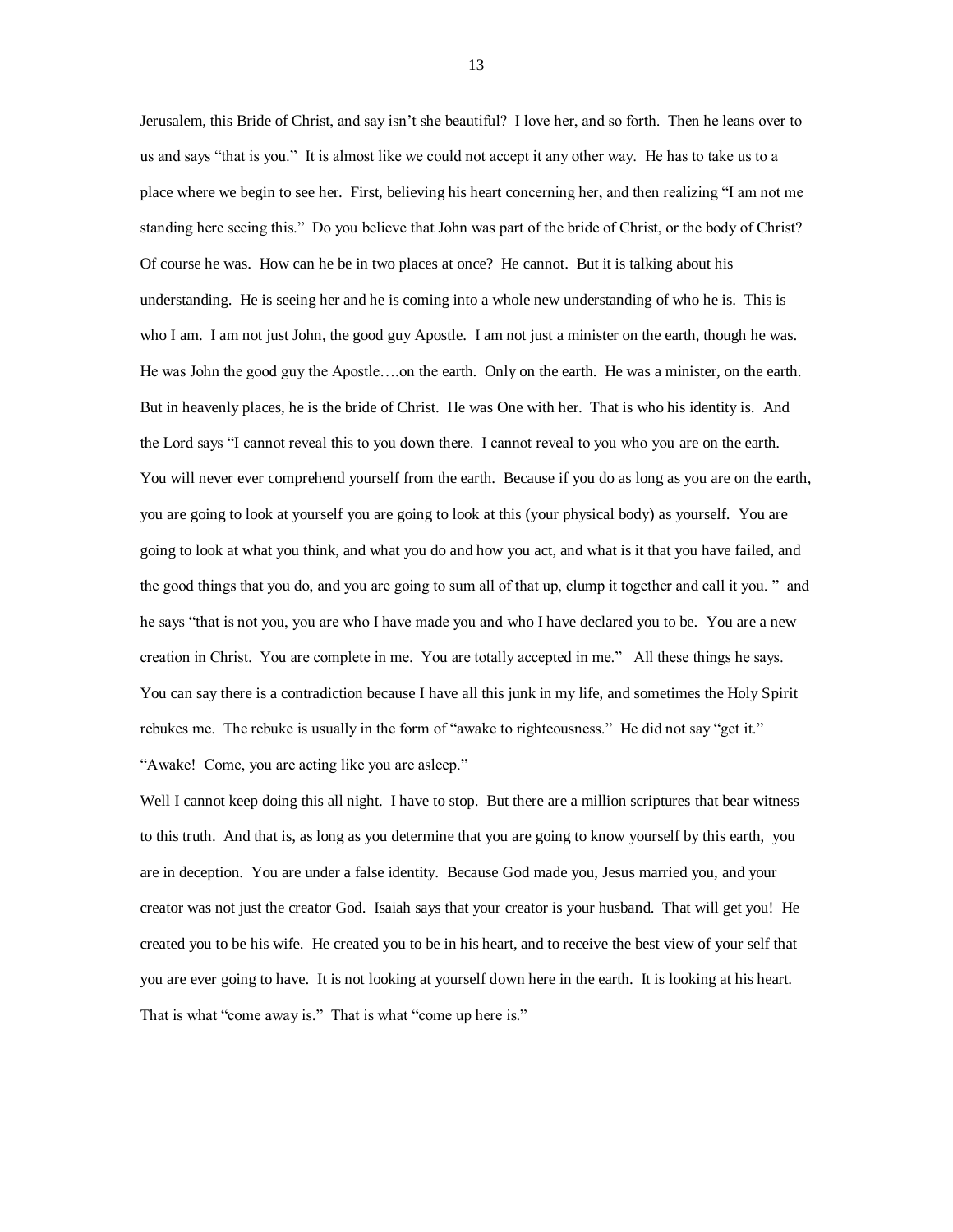So when you begin to "come up here, you begin to be in the Spirit. That is what it says. Immediately, I was in the Spirit. Immediately I began to see the Lamb. The Lamb on the earth? Look at the Lamb on the earth. Rejected. Despised. Persecuted. Hated. Made cast out as evil. Reviled. On and on. That is the lamb on the earth. But John does not see the Lamb on the earth. John saw the Lamb that was the Groom of the Bride. It is different. You put Jesus, that Lamb on the earth and you are going to crucify him. The earth resists that. So the Lord said, "why don't I come down here and die, and take you back with me." Raised up, made to sit together in heavenly places. When did that take place? When he rose from the dead. OK. If that really did happen when he rose from the dead, then that means it is a finished work, and all we are doing is working up to it. In conclusion, to come from that position is some comfort. You are not trying to become something. You are already. You are trying to come to the awareness of what you are. He is not trying to make you something, he is trying to make you aware of something. He is not trying to fix you, other than your understanding. He is going no, no, no, do not think that. Think my thoughts, your ways are not my ways. You are one with me, so learn my ways. Your thoughts, they are not my thoughts, so let this mind be in you which was also in Christ Jesus, for we have the mind of Christ. I will just keep on going if you do not watch it, because it really is the truth. You are on a solid rock. We sing it in the church you know: "on Christ the solid rock I stand." We sing it and then we walk out of church and go "does he really love me, and, will I really make it?" He is going, "you have already made it!" "I love you!" "I even died for you." "I gave myself for you." "You are already in." You go "well I really hope so."

There just has to come a point in our walk where we hear that voice where the heavens are opened, the door in heaven I opened. We hear that voice, and the trumpet does not just sound to get us out of the world, it is, come up here where I am at. It is a spiritual thing first. Just talking about these things can sound like you are spiritualizing, but I am telling you that we are not. I am telling you that there is this reality that the Bride, the New Jerusalem coming down, having the Glory of God, because she is from above. It is not going to happen any other way. It is not a secret anointing or special "whatever," it comes from above and manifests in the earth. When we begin to get just an inkling of that that is true, (and see there is nothing wrong with considering it is true, you just say "Father, open my eyes if there is anything to this." If that be